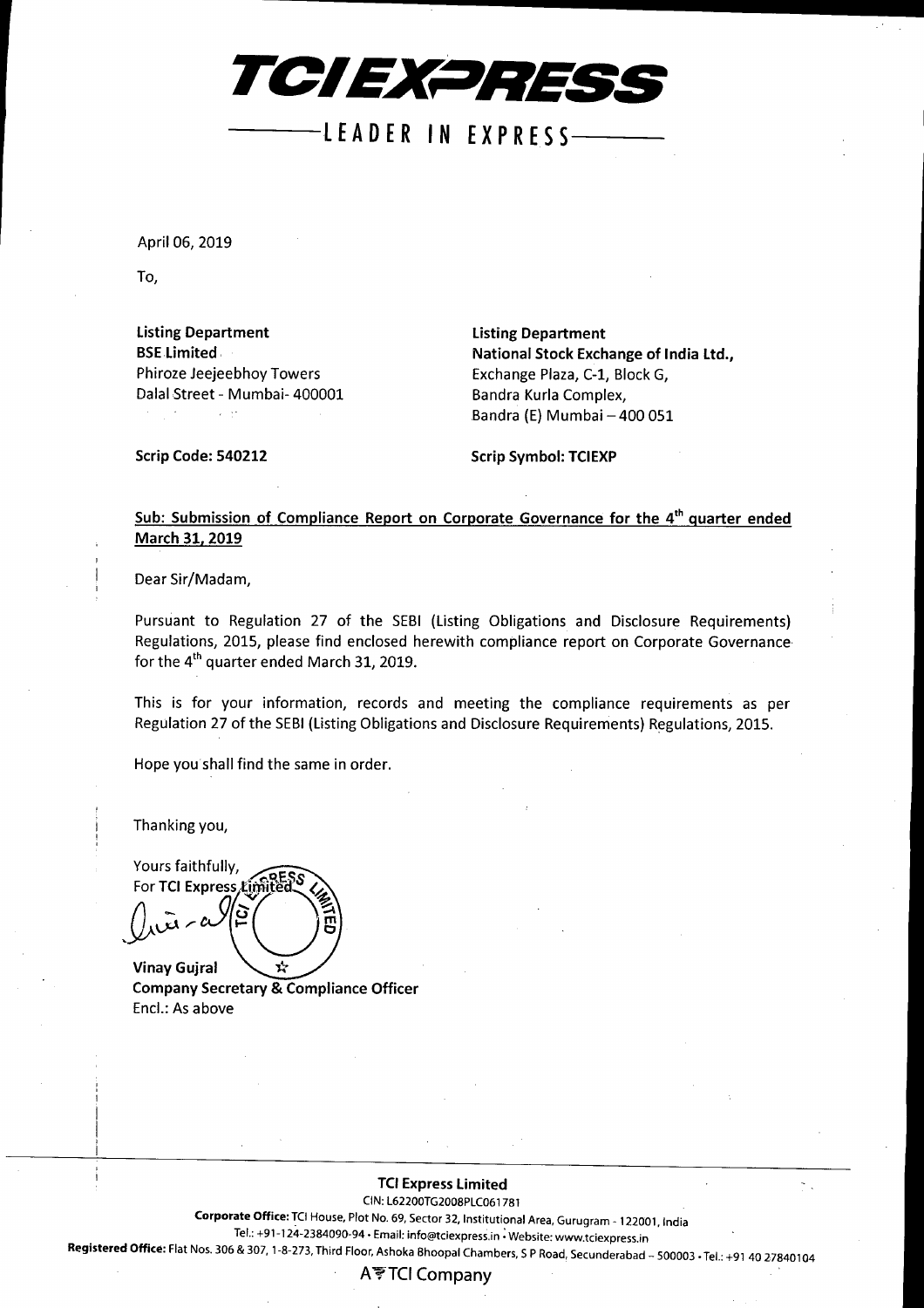# COMPLIANCE REPORT ON CORPORATE GOVERNANCE For the Quarter ended March 31, 2019

1. Name of Listed Entity: TCI Express Limite

2. Quarter ending: March 31, 2019

| <b>Title</b><br>(Mr.<br>/Ms. | Name of the<br><b>Director</b>     | <b>PAN &amp; DIN</b> | Category<br>(Chairperson/<br><b>Executive/Non</b><br>-Executive/<br>Independent/ | Date of<br>Appointment<br>in the<br>current term<br>/cessation* | <b>Tenure</b><br>$($ ln<br>Months) | No of<br><b>Directorship</b><br>in listed<br>entities<br>including this<br>listed entity<br>(Refer<br><b>Regulation</b><br>$25(1)$ of<br>Listing<br><b>Regulations</b> ) | Number of memberships in<br>Audit/ Stakeholder<br>Committee(s) including this<br>listed entity (Refer<br><b>Regulation 26(1) of Listing</b><br><b>Regulations)</b> |                                            | No of post of Chairperson in<br>Audit/ Stakeholder<br><b>Committee held in listed</b><br>entities including this listed<br>entity (Refer Regulation<br>26(1) of Listing Regulations) |                                                   |
|------------------------------|------------------------------------|----------------------|----------------------------------------------------------------------------------|-----------------------------------------------------------------|------------------------------------|--------------------------------------------------------------------------------------------------------------------------------------------------------------------------|--------------------------------------------------------------------------------------------------------------------------------------------------------------------|--------------------------------------------|--------------------------------------------------------------------------------------------------------------------------------------------------------------------------------------|---------------------------------------------------|
|                              |                                    |                      | Nominee)                                                                         |                                                                 |                                    |                                                                                                                                                                          | <b>Audit</b><br>Committee                                                                                                                                          | Stakeholder's<br>Relationship<br>Committee | <b>Audit</b><br>Committee                                                                                                                                                            | Stakeholder's<br>Relationship<br><b>Committee</b> |
| Mr.                          | D P Agarwal                        | 00084105             | Chairperson<br>/Non-Executive                                                    | 07/10/2015                                                      |                                    | 05                                                                                                                                                                       | 01                                                                                                                                                                 | 01                                         | 00                                                                                                                                                                                   | 00                                                |
| Mr.                          | Chander<br>Agarwal                 | 00818139             | Executive                                                                        | 18/08/2016                                                      |                                    | Ò3                                                                                                                                                                       | $\mathbf 0$                                                                                                                                                        | 01                                         | 00                                                                                                                                                                                   | 00                                                |
| Mr.                          | Vineet<br>Agarwal                  | 00380300             | Non-Executive                                                                    | 07/10/2015                                                      |                                    | $03^{\degree}$                                                                                                                                                           | 02                                                                                                                                                                 | 03                                         | $00\,$                                                                                                                                                                               | 00                                                |
| Mr.                          | Mr. Murali<br>Krishna<br>Chevuturi | 01770851             | Independent                                                                      | 18/08/2016                                                      | 32                                 | 01                                                                                                                                                                       | 00                                                                                                                                                                 | 00                                         | 01                                                                                                                                                                                   | 00 <sub>1</sub><br>12                             |
| Ms.                          | Taruna Singhi                      | 00635973             | Independent                                                                      | 31/01/2017                                                      | 26                                 | 01                                                                                                                                                                       | 00                                                                                                                                                                 | 00                                         | 00                                                                                                                                                                                   | 01                                                |
| Mr.                          | Ashok Kumar<br>Ladha               | 00089360             | Independent                                                                      | 18/08/2016                                                      | 32                                 | 02                                                                                                                                                                       | 01                                                                                                                                                                 | 00                                         | 01                                                                                                                                                                                   | 01                                                |
| Mr.                          | Prashant Jain                      | 00769291             | Independent                                                                      | 18/08/2016                                                      | 32                                 | 01                                                                                                                                                                       | 01                                                                                                                                                                 | 00                                         | $00\,$                                                                                                                                                                               | 00 <sup>1</sup>                                   |
| Mr.                          | <b>Phool Chand</b><br>Sharma       | 01620437             | Executive                                                                        | 18/08/2016                                                      |                                    | 01                                                                                                                                                                       | 00                                                                                                                                                                 | 01                                         | $00\,$                                                                                                                                                                               | <b>IPROOS</b>                                     |

 $\leftharpoonup$  $\lim_{\omega\to 0} \omega^{\text{ge}}$   $\left(\frac{\text{ge}}{\text{ge}}\right)$ 

 $\frac{1}{x}$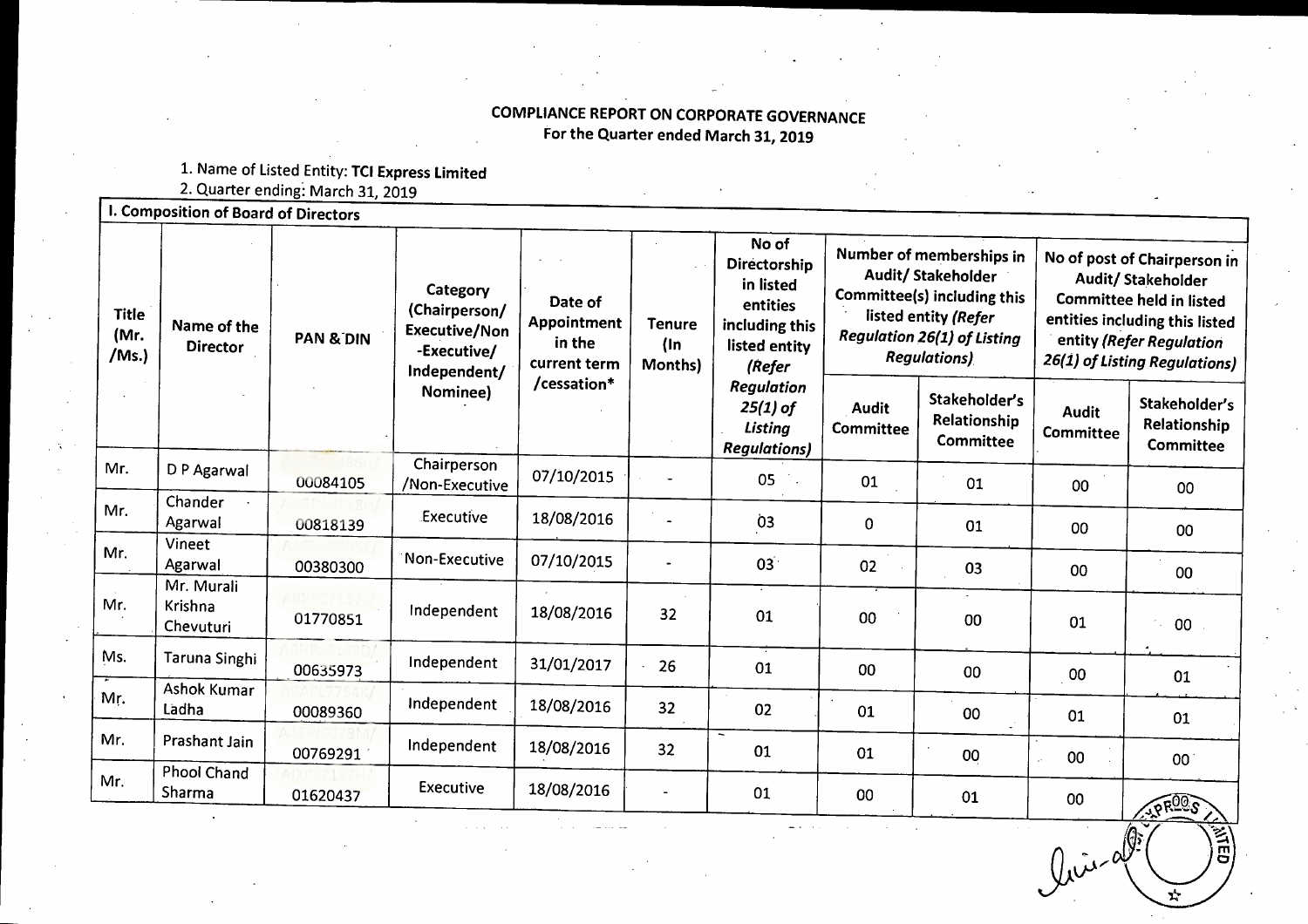| <b>II. Composition of Committees</b>         |                                         |                                                                               |  |  |
|----------------------------------------------|-----------------------------------------|-------------------------------------------------------------------------------|--|--|
| <b>Name of Committees</b>                    | <b>Name of Committee Member</b>         | <b>Category (Chairperson/Executive/Non-</b><br>Executive/independent/Nominee) |  |  |
|                                              | Mr. Murali Krishna Chevuturi (Chairman) | Independent                                                                   |  |  |
| 1. Audit Committee                           | Mr. Ashok Kumar Ladha                   | Independent                                                                   |  |  |
|                                              | Mr. Prashant Jain                       | Independent                                                                   |  |  |
|                                              | Mr. Vineet Agarwal                      | Non-Executive                                                                 |  |  |
|                                              | Mr. Ashok Kumar Ladha (Chairman)        | Independent                                                                   |  |  |
| 2. Nomination & Remuneration Committee       | Mr. D.P Agarwal                         | Non-Executive                                                                 |  |  |
|                                              | Mr. Murali Krishna Chevuturi            | Independent                                                                   |  |  |
|                                              | Mr. Prashant Jain                       | Independent                                                                   |  |  |
| 3. Risk Management Committee (If applicable) | Not Applicable                          |                                                                               |  |  |
|                                              | Mrs. Taruna Singhi (Chairman)           | Independent                                                                   |  |  |
| 4. Stakeholders Relationship Committee       | Mr. Vineet Agarwal                      | Non-Executive                                                                 |  |  |
|                                              | Mr. Phool Chand Sharma                  | <b>Executive</b>                                                              |  |  |

| III. Meeting of Board of Directors                  |                                                        |                                                                        |  |
|-----------------------------------------------------|--------------------------------------------------------|------------------------------------------------------------------------|--|
| Date(s) of Meeting (if any) in the previous quarter | Date(s) of Meeting (if any) in the<br>relevant quarter | Maximum gap between any two consecutive meeting (in<br>number of days) |  |
| November 3, 2018                                    | February 11,2019                                       | 99 Davs                                                                |  |

| IV. Meeting of Committee                                       |                                                       |                                                                |                                                                       |
|----------------------------------------------------------------|-------------------------------------------------------|----------------------------------------------------------------|-----------------------------------------------------------------------|
| Date(s) of meeting of the committee<br>in the relevant quarter | Whether requirement of<br><b>Quorum met (details)</b> | Date(s) of meeting of the committee in<br>the previous quarter | Maximum gap between any two consecutive<br>meetings in number of days |
| <b>Audit Committee</b>                                         |                                                       |                                                                |                                                                       |
| February 11,2019                                               | Yes                                                   | November 3, 2018                                               | 99 Days                                                               |
| <b>Stakeholders Relationship Committee</b>                     |                                                       |                                                                |                                                                       |
| February 11,2019                                               | Yes                                                   | November 3, 2018                                               | 99 Days                                                               |
| Nomination and Remuneration Committee                          |                                                       |                                                                |                                                                       |
| February 11,2019                                               | <b>Yes</b>                                            |                                                                |                                                                       |

**SPRESS**  $0<sub>x</sub>$   $\sqrt{\tilde{z}}$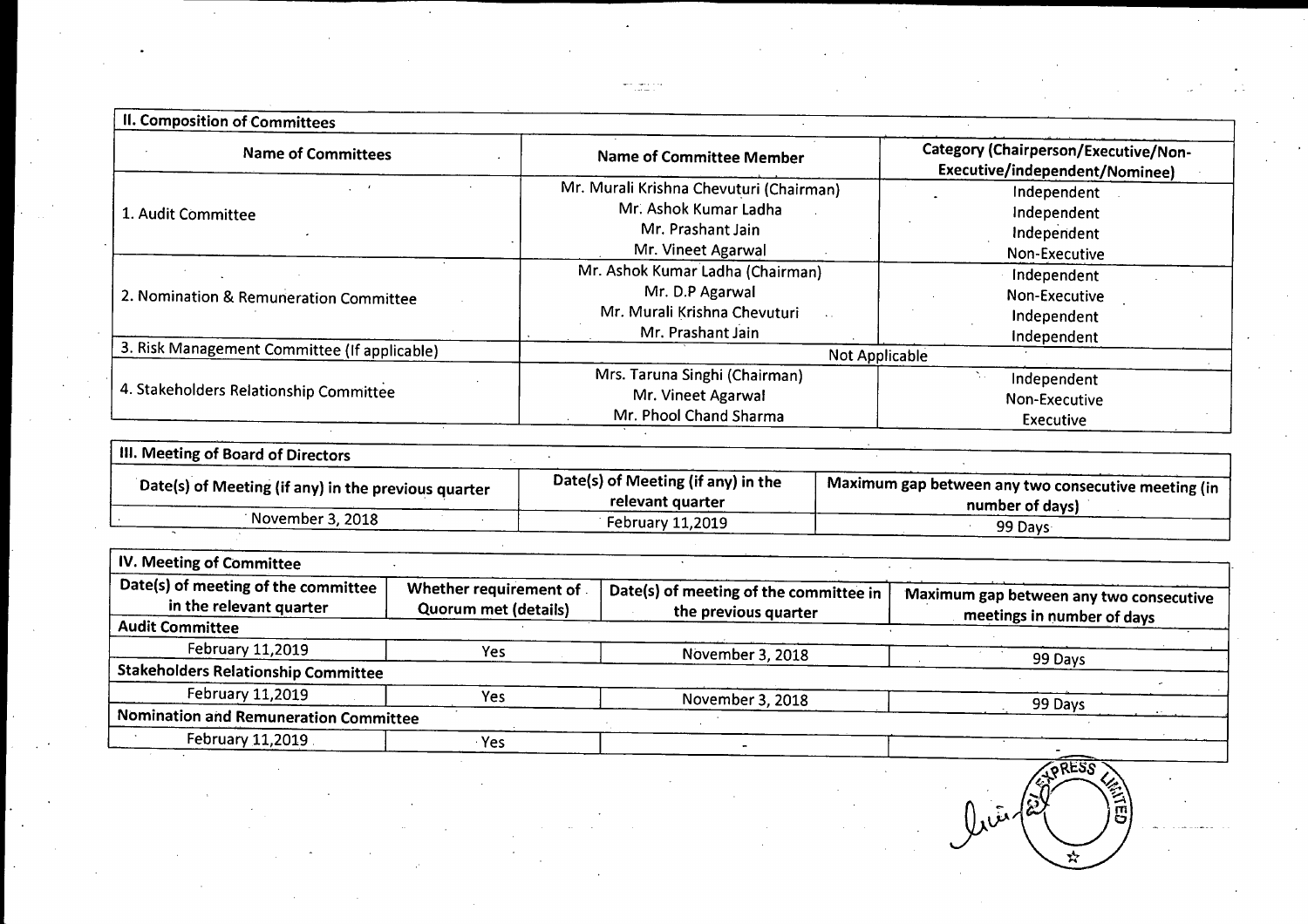| <b>V. Related Party Transaction</b>                                                                    |                                      |
|--------------------------------------------------------------------------------------------------------|--------------------------------------|
| Subject                                                                                                | <b>Compliance Status (Yes/No/NA)</b> |
| Whether prior approval of audit committee obtained                                                     | Yes                                  |
| . Whether shareholder approval obtained for material RPTs                                              | N۵                                   |
| Whether details of RPT entered into pursuant to omnibus approval have been reviewed by Audit Committee | Yes                                  |

## VI. Affirmation

1. The composition of Board of Directors is in terms of SEBI (Listing obligations and disclosure requirements) Regulations, 2015.

2. The composition of the following committees is in terms of SEBI(Listing obligations and disclosure requirements) Regulations, 2015

a. Audit Committee

b. Nomination & Remuneration Committee

c. Stakeholders Relationship Committee

d. Risk Management Committee (applicable to the top 100 listed entities): Not Applicable

3. The committee members have been made aware of their powers, role and responsibilities as specified in SEBI (Listing obligations and disclosure requirements) Regulations, 2015.

4. The meetings of the board of directors and the above committees have been conducted in the manner as specified in SEBI(Listing obligations and disclosure requirements) Regulations, 2015.

- <sup>~</sup> --- ~--- - - ------\_.\_-

5. This report and/or the report submitted in the previous quarter has been placed before Board of Directors.



Company Secretary & Compliance Officer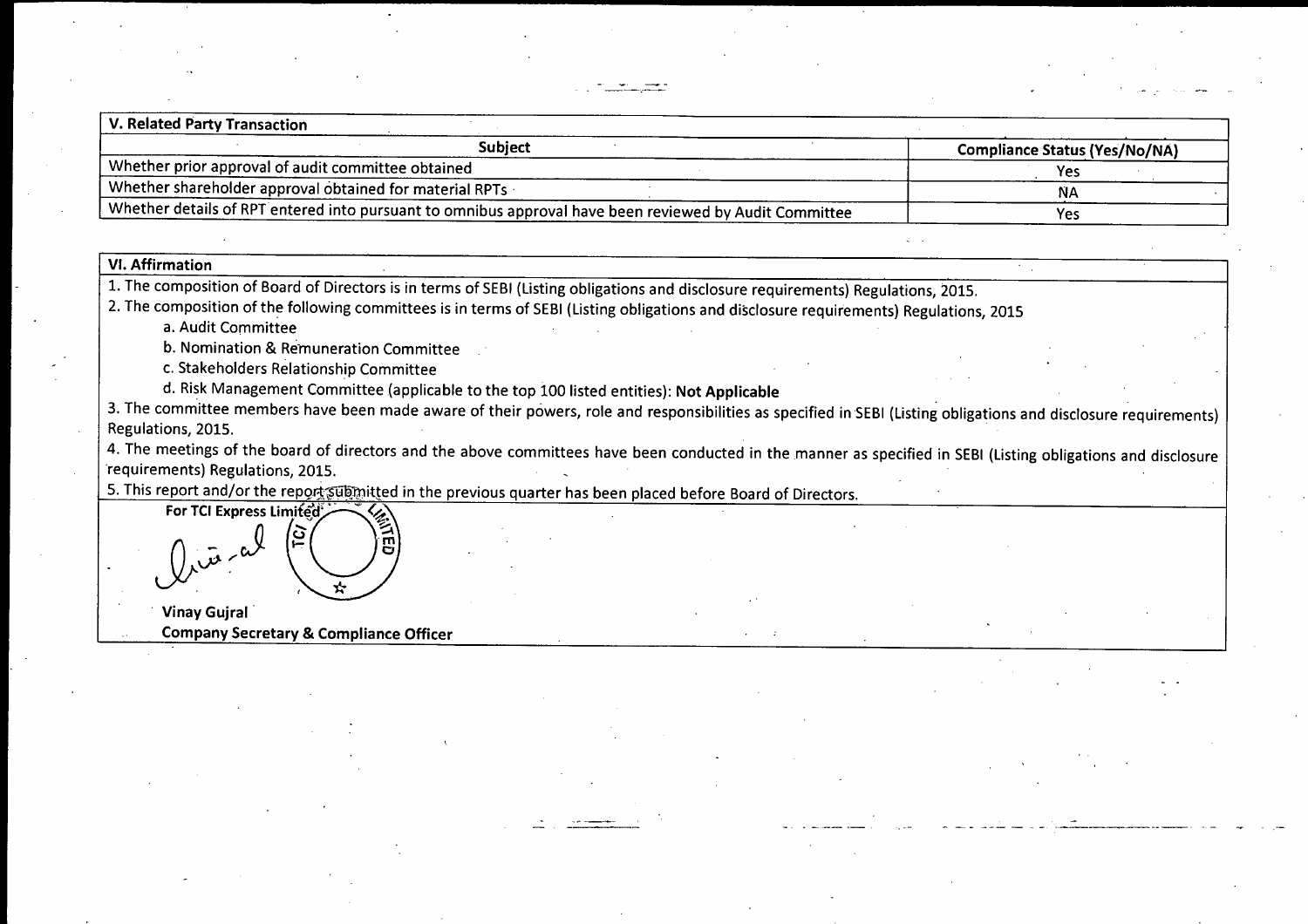# **COMPLIANCE REPORT ON CORPORATE GOVERNANCE For the Quarter ended March 31, 2019**

#### 1. Name of Listed Entity: **TCI EXPRESSLIMITED**

#### 2. Quarter ending: March 31, 2019

|                                                                                                                                            | I. Disclosure on website in terms of Listing Regulations |                                                          |  |
|--------------------------------------------------------------------------------------------------------------------------------------------|----------------------------------------------------------|----------------------------------------------------------|--|
| <b>Item</b>                                                                                                                                | <b>Compliance status</b><br>(Yes/No/NA) refer note below |                                                          |  |
| <b>Details of business</b>                                                                                                                 | Yes                                                      |                                                          |  |
| Terms and conditions of appointment of independent directors                                                                               |                                                          | <b>Yes</b>                                               |  |
| Composition of various committees of board of directors                                                                                    |                                                          | Yes                                                      |  |
| Code of conduct of board of directors and senior management personnel                                                                      |                                                          | Yes                                                      |  |
| Details of establishment of vigil mechanism/ Whistle Blower policy                                                                         |                                                          | Yes                                                      |  |
| Criteria of making payments to non-executive directors                                                                                     |                                                          | Yes                                                      |  |
| Policy on dealing with related party transactions                                                                                          |                                                          | Yes                                                      |  |
| Policy for determining 'material' subsidiaries                                                                                             |                                                          | <b>NA</b>                                                |  |
| Details of familiarization programmes imparted to independent directors                                                                    |                                                          | Yes                                                      |  |
| Contact information of the designated officials of the listed entity who are<br>responsible for assisting and handling investor grievances |                                                          | Yes                                                      |  |
| email address for grievance redressal and other relevant details                                                                           |                                                          | Yes                                                      |  |
| Financial results                                                                                                                          |                                                          | Yes                                                      |  |
| Shareholding pattern                                                                                                                       |                                                          | Yes                                                      |  |
| Details of agreements entered into with the media companies and/or their<br>associates                                                     | <b>NA</b>                                                |                                                          |  |
| New name and the old name of the listed entity                                                                                             |                                                          | Yes                                                      |  |
|                                                                                                                                            | <b>Il Annual Affirmations</b>                            |                                                          |  |
| <b>Particulars</b>                                                                                                                         | <b>Regulation Number</b>                                 | <b>Compliance status</b><br>(Yes/No/NA) refer note below |  |
| Independent director(s) have been appointed in<br>terms of specified criteria of 'independence'                                            |                                                          |                                                          |  |
| and/or 'eligibility'                                                                                                                       | 16(1)(b) & 25(6)                                         | Yes                                                      |  |
| <b>Board composition</b>                                                                                                                   | 17(1)                                                    | Yes                                                      |  |
| Meeting of Board of directors                                                                                                              | 17(2)                                                    | Yes                                                      |  |
| <b>Review of Compliance Reports</b>                                                                                                        | 17(3)                                                    | Yes                                                      |  |
| Plans for orderly succession for appointments                                                                                              | 17(4)                                                    | Yes                                                      |  |
| Code of Conduct                                                                                                                            | 17(5)                                                    | Yes                                                      |  |
| Fees/compensation                                                                                                                          | 17(6)                                                    | Yes                                                      |  |
| Minimum Information                                                                                                                        | 17(7)                                                    | Yes                                                      |  |
| <b>Compliance Certificate</b>                                                                                                              | 17(8)                                                    | Yes                                                      |  |
| Risk Assessment & Management                                                                                                               | 17(9)                                                    | Yes                                                      |  |
| Performance Evaluation of Independent Directors                                                                                            | 17(10)                                                   | Yes                                                      |  |
| <b>Composition of Audit Committee</b>                                                                                                      | 18(1)                                                    | Yes                                                      |  |
| Y.<br>Meeting of Audit Committee                                                                                                           | 18(2)                                                    | Yes                                                      |  |

 $\widehat{\text{ESS}}$ نىرل  $\sqrt{\frac{1}{2}}$ Y.